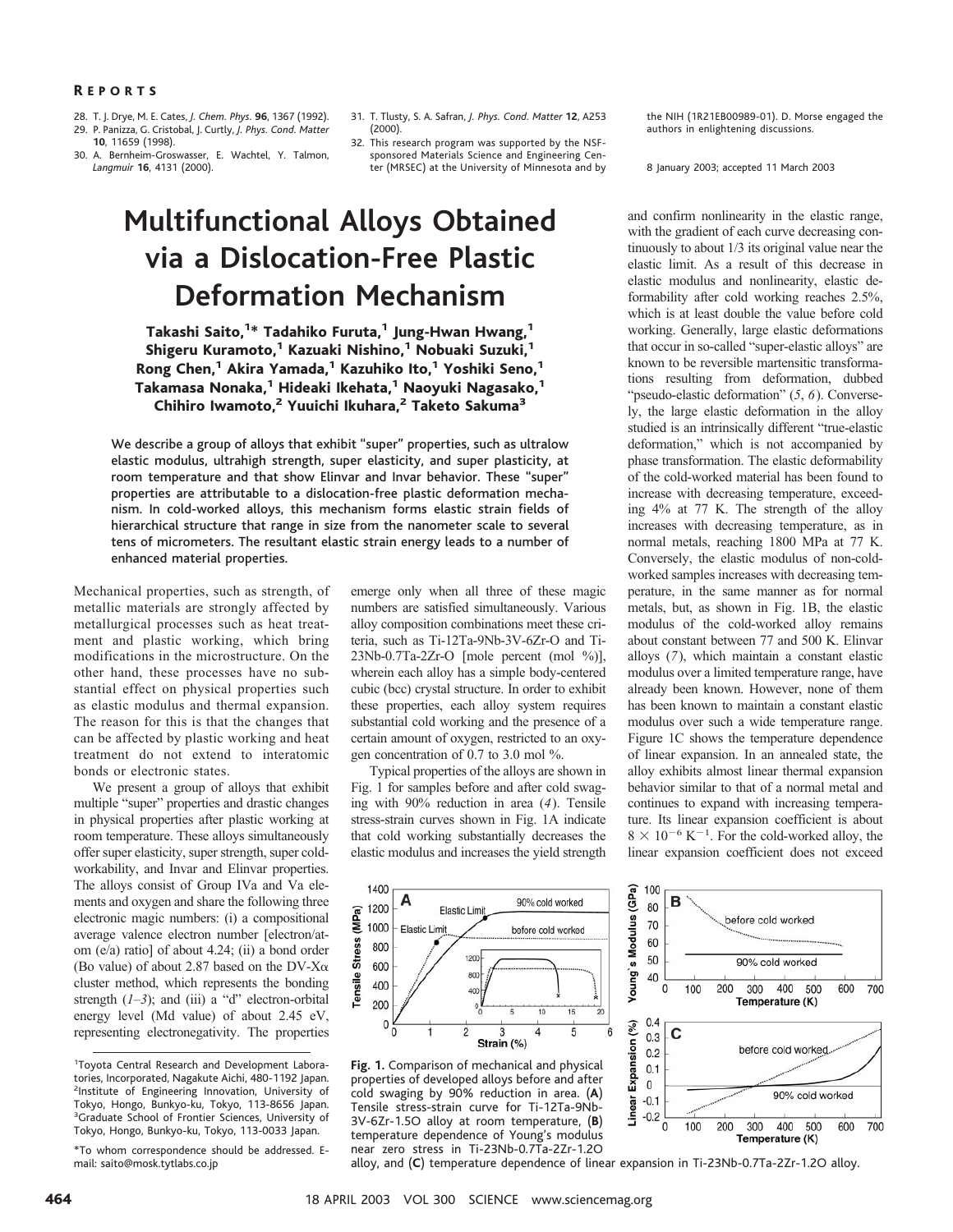$2 \times 10^{-6}$  K<sup>-1</sup> over a temperature range of 100 to 500 K but shows a dramatic increase from about 600 K. The cold-worked alloy exhibits the Invar property over a wider temperature range than do conventional Invar alloys (*7–9*). A similar abnormality in thermal expansion behavior by cold working of shape memory alloys has recently been reported by Kainuma *et al*. (*10*). That phenomenon is caused by a reverse transformation of stress-induced martensite. Conversely, the abnormality in thermal expansion of the material investigated is completely unrelated



**Fig. 2.** Comparison of optical microstructure of Ti-23Nb-0.7Ta-2Zr-1.2O alloy (**A**) annealed at 1273 K and (**B**) cold-worked by 90% reduction in area. (**C**) A high-magnification TEM image of the cold-worked specimen with (110) normal incident beam using an ultrahigh voltage (1.2 MV) TEM. Local disturbances in the crystal lattice are indicated within open circles.

to phase transformation. In many cases, Invar and Elinvar properties have traditionally been attributed to the magnetic moment of ferromagnetic alloys. However, our alloy is neither ferromagnetic nor antiferromagnetic, but paramagnetic.

The combined properties of the coldworked alloy may make it extremely useful. For example, low elastic modulus and high strength can make the alloy suitable for ultralightweight springs, and its invariable elastic modulus and thermal expansion properties may make the alloy an ideal material for







**Fig. 3.** (**A** to **D**) Changes in surface morphology of a tensile specimen of annealed Ti-23Nb-0.7Ta-2Zr-1.2O alloy. The amounts of deformation are (A) 0, (B) 4.3%, (C) 6.1%, and (D) 10.3%. (**E**) A TEM image near the surface of the specimen and (**F**) the corresponding electron diffraction pattern, which indicates crystal rotation near the giant fault. The foil was prepared perpendicular to the surface. (**G**) A schematic diagram showing orientation near the giant fault. The  ${112}$  (111> direction is one of the slip systems for dislocation glide and also a major orientation of twinning in bcc crystals.



precision instruments for use in rugged environments such as in outer space.

The unusual physical properties shown in Fig. 1 suggest that the plastic deformation induced by cold working is of a considerably different nature from that of normal metals. This is supported by the observation of room-temperature super plasticity such that no amount of plastic deformation causes work hardening or a drop in ductility (fig. S1). Although the cold-worked material has a trivial uniform tensile elongation as seen in Fig. 1A, it shows a large local elongation (reduction in area) and an amazing capacity for compressive deformation, like that of clay, by virtue of its strange work-softening characteristics.

A typical microstructure of Ti-23Nb-0.7Ta-2Zr-1.2O alloy is shown in Fig. 2. An optical microstructure comparison of the annealed (Fig. 2A) and the cold-worked (Fig. 2B) materials indicates that the equiaxed beta grain microstructure of the annealed material changes into the characteristic "marble-like" structure after cold working. The marble-like structure appears to consist of assemblies of fine filamentary structures. A high-magnification transmission electron microscope (TEM) image of the cold-worked alloy shows local disturbances (bending) in the crystal lattice (Fig. 2C). The distribution of discrete 2- to 3-nm order strain contours is found to correspond to disturbances in the crystal lattice. However, observations at different magnifications and orientations revealed virtually no dislocations (fig. S2). In addition to exhibiting this nanoscale bending, the crystal lattice was found to bow at a radius of about 500 nm and at a scale of several tens of micrometers.

The following model testing was conducted in order to analyze the plastic deformation mechanism in detail. A microspecimen of annealed alloy having a parallel portion about 30 micrometers thick and 150 micrometers long was subjected to tensile testing under a microscope. Figure 3, A to D, shows the changes in the sample surface with the progress of tensile deformation. The sample surface exhibited no change through the initial deformation of about 3%, and subsequently a large line pattern suddenly appeared across the parallel portion. The number of line patterns increased intermittently as the strain increased. Figure 3E shows TEM images of thin films prepared with the use of the focused ion beam method of sections parallel to the tension direction and perpendicular to the surface of the specimen after the sample had undergone 10% tensile strain. The observed structures show that (i) the line patterns appearing at the sample surface are each "giant faults" having height differences of about 300 to 500 nm that appeared within an extremely short time; (ii) the faults formed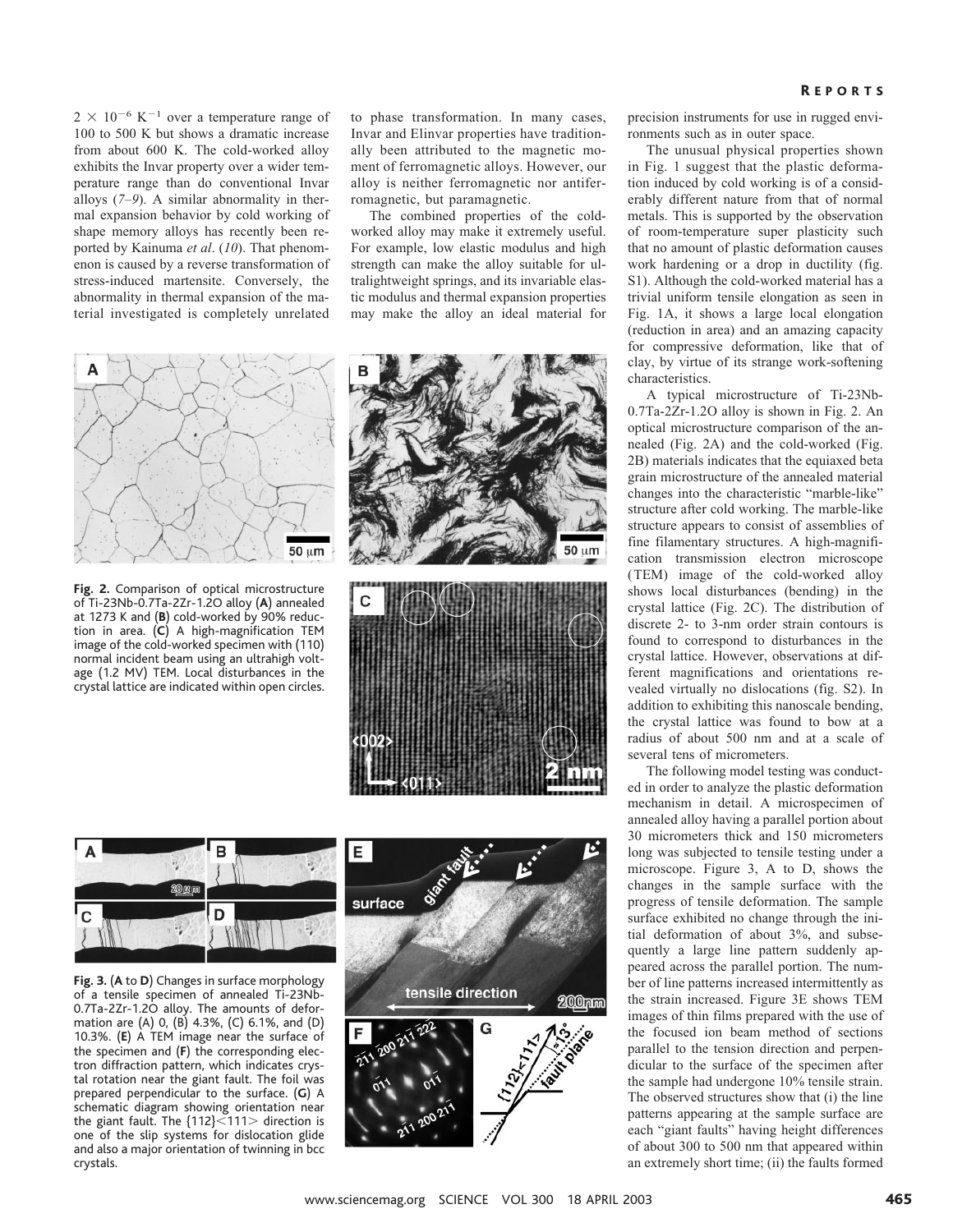#### R EPORTS

along the plane of maximum shear stress at about 45° to the tensile direction, not on the possible bcc crystal slip planes or twin planes (Fig. 3G); (iii) the grain boundary is greatly curved near the faults, resulting in large elastic deformation; and (iv) highly distorted and localized strain fields were generated along the fault plane (Fig. 3F). This suggests that the plastic deformation mechanism of this alloy is an extremely large-scale and discontinuous phenomenon in which the deformation progresses by formation of giant faults. Thus, the marbled structure seen in Fig. 2B is thought to be developed by aggregation of the "giant faults," which was highlighted by chemical etching that reveals the strain field near the fault. Recrystallized grains nucleate along the filament structures upon reheating of the cold-worked material (fig. S3), supporting the view that the line pattern reflects the elastic strain field.

We examined the effect of cold working and the role of oxygen with ultrahigh-intense x-ray diffraction (XRD), electron energy loss spectroscopy (EELS) (*11*), and extended x-ray ab-

sorption fine structure (EXAFS) (*12*) using an 8-GeV synchrotron radiation beam (*13*). The XRD analysis revealed that the material is essentially composed of bcc phase at the coldworked condition and that no phase transformation such as  $\alpha$ " martensitic transformation occurs. The EELS analysis on the cold-worked specimen (Fig. 4A) revealed that the zero-loss image indicates the strain distribution. The flecked contrast at a scale of several nanometers observed in the TEM image was thus found to represent the elastic strain field distribution. In addition, the distribution of alloying elements (in particular zirconium) matches the size of the strain contours. Figure 4B compares the Fourier transformed spectra calculated from the K-edge spectra for niobium and zirconium atoms (EX-AFS analyses) conducted on six sample types for determining the oxygen concentration and the effect of cold working. The niobium atoms (and tantalum atoms) exhibit about identical spectra in all six samples, whereas the zirconium atoms show obvious sample-to-sample differences. That is, (i) oxygen content and cold working produce no changes around Group Va



**Fig. 4.** (**A**) A distribution of alloying elements in the 90% cold-worked Ti-23Nb-0.7Ta-2Zr-1.2O alloy by EELS using a 200-kV TEM and a TEM image of the same magnification. (**B**) Comparison of the Fourier transferred spectra calculated from the K-edge EXAFS spectra for niobium and zirconium atoms using 8-GeV synchrotron radiation beam obtained for six sample types. Specimens of three oxygen levels of 0.5, 1.2, and 2.5 mol % were examined before and after 90% cold swaging. Ti<sub>n</sub> and O<sub>n</sub> represent positions of neighboring titanium and interstitial oxygen atoms, respectively. Strong dependences on both oxygen concentration and cold working are seen only for zirconium atoms, whereas the spectra around niobium atoms (same for tantalum atoms) are almost overlapping for all specimens.

elements, such as niobium and tantalum; (ii) oxygen atoms tend to build up around the zirconium atoms to form atom clusters; (iii) cold working equalizes the mean distance between the zirconium atoms and the surrounding first and second nearest substitutional atoms (mainly titanium); and (iv) cold working rearranges the oxygen atoms surrounding zirconium atoms.

Finally, we consider why only alloys of specific compositions exhibit the curious plastic deformation behavior. The Young's modulus of a Ti-X binary alloy system, comprising titanium and a Group Va element X (such as tantalum, niobium, or vanadium), was estimated from the first principles on the basis of the ultrasoft pseudopotential method (*14*, *15*) within generalized gradient approximation to the density function theory (*16*, *17*). The calculation showed an extremely low elastic modulus at a valence electron number close to that of the developed alloy ( $e/a = 4.24$ ) and showed that the elastic constants  $c_{11}$  and  $c_{12}$ are nearly equal for this composition (fig. S4). In other words, the Young's modulus (*E*) approaches zero in the bcc crystal  $\langle 100 \rangle$ direction, and the shear modulus (*G*) approaches zero in the  $\langle 111 \rangle$  direction on the {011}, {112}, and {123} planes, a typical slip system in bcc metals (table S1).

Now we can deduce the plastic behavior of the alloy from the elastic properties described above. The value of the "ideal shear stress" has been estimated as about  $0.11G_{111}$  (*18*) for bcc metals; such values for conventional metals are several dozen times the actual strength, whereas that for the developed alloy is estimated to be so small as to be comparable to the actual strength by virtue of the peculiar elastic anisotropy described above. Although in conventional bcc metals slip occurs as a result of shear deformation in the  $\leq$ 111  $>$  closed packed direction on the {011}, {112}, and {123} slip planes, elastic deformation occurs readily in the developed alloy by virtue of its extremely small *G* value in this direction. Eventually, when local stresses reach their critical value (ideal shear stress) (*18*), shear deformation proceeds along the maximum shear stress plane without the aid of any dislocations. Here we should recall that the abnormal plastic deformation behavior of a Ti-X alloy of about a specific composition only appears upon addition of a certain amount of zirconium and oxygen. It may be possible that the Zr-O atom clusters, which distributed densely over an extremely short range, could effectively inhibit dislocation activity.

As a result, dislocation-free plastic deformation can be realized, and the "giant fault" visible in Fig. 3E dominates the plastic deformation. Such plastic deformation mechanisms unaccompanied by dislocation activity are thought to be the reason why huge plastic deformation is possible, as in the case of clay, and why no work hardening is exhibited. The formation of